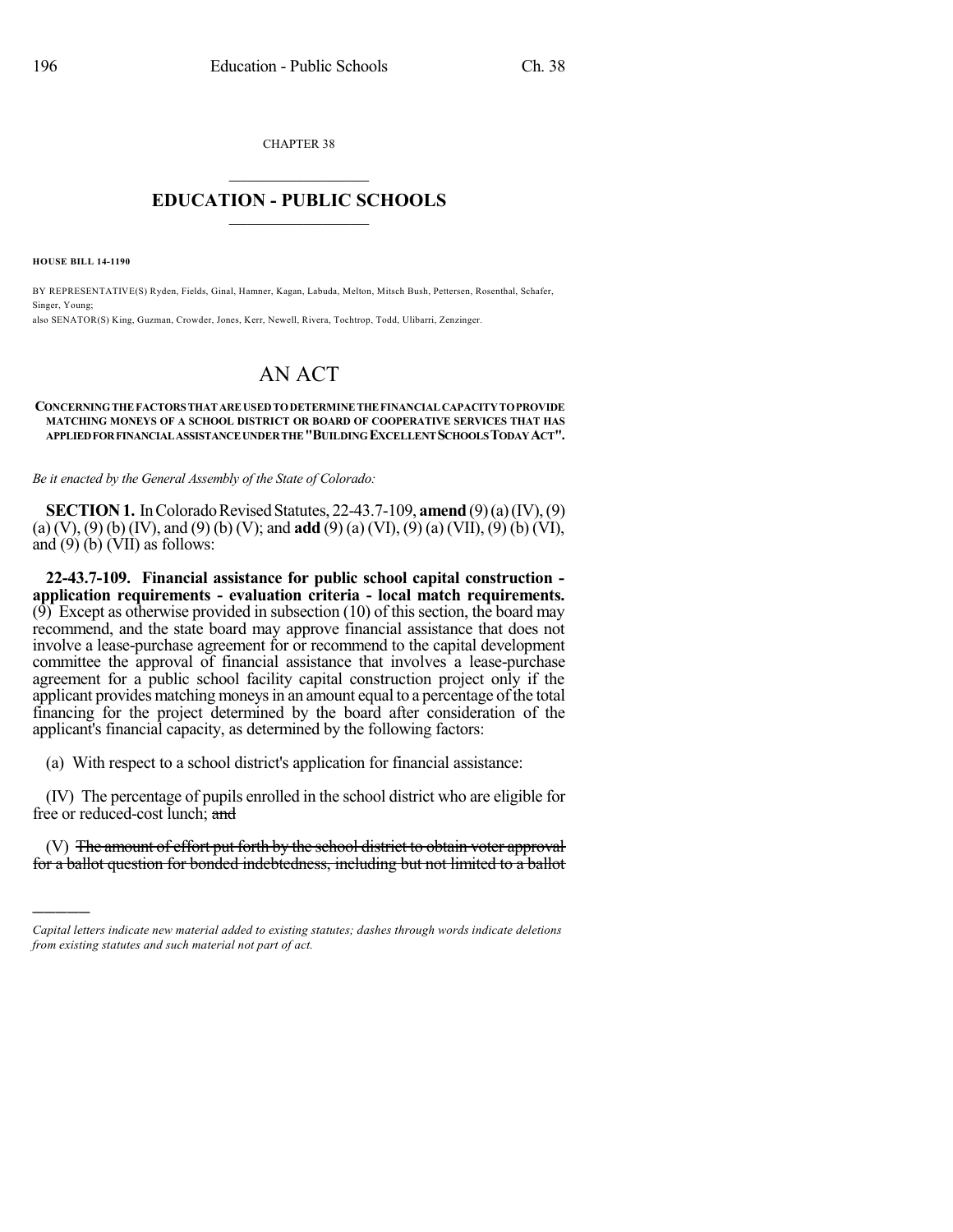question for entry by the district into a sublease-purchase agreement of the type that constitutes an indebtedness of the district pursuant to section 22-32-127, during the ten years preceding the year in which the district submitted the application, which factor may be used only to reduce the percentage of matching moneys required from a district that has put forth such effort and not to increase the amount of matching moneys required from any district THE SCHOOL DISTRICT'S CURRENT AVAILABLE BOND CAPACITY REMAINING;

(VI) THE SCHOOL DISTRICT'S UNRESERVED FUND BALANCE AS A PERCENTAGE OF ITS ANNUAL BUDGET; AND

(VII) THE AMOUNT OF EFFORT PUT FORTH BY THE SCHOOL DISTRICT TO OBTAIN VOTER APPROVAL FOR A BALLOT QUESTION FOR BONDED INDEBTEDNESS,INCLUDING BUT NOT LIMITED TO A BALLOT QUESTION FOR ENTRY BY THE DISTRICT INTO A SUBLEASE-PURCHASE AGREEMENT OF THE TYPE THAT CONSTITUTES AN INDEBTEDNESS OF THE DISTRICT PURSUANT TO SECTION 22-32-127, DURING THE TEN YEARS PRECEDING THE YEAR IN WHICH THE DISTRICT SUBMITTED THE APPLICATION, WHICH FACTOR MAY BE USED ONLY TO REDUCE THE PERCENTAGE OF MATCHING MONEYS REQUIRED FROM A DISTRICT THAT HAS PUT FORTH SUCH EFFORT AND NOT TO INCREASE THE AMOUNT OF MATCHING MONEYS REQUIRED FROM ANY DISTRICT;

(b) With respect to a board of cooperative services' application for financial assistance:

(IV) The percentage of pupils enrolled in the member schools within the board of cooperative services that are participating in the capital construction project who are eligible for free or reduced-cost lunch; and

(V) The amount of effort put forth by the members of the board of cooperative services to obtain voter approval for a ballot question for bonded indebtedness, including but not limited to a ballot question for entry by any member into a sublease-purchase agreement of the type that constitutes an indebtedness of the member pursuant to section 22-32-127, during the ten years preceding the year in which the board of cooperative services submitted the application, which factor may be used only to reduce the percentage of matching moneys required from a board of cooperative services whose members, or any of them, have put forth such effort and not to increase the amount of matching moneys required from any board of cooperative services THE AVERAGE AVAILABLE BOND CAPACITY REMAINING OF ALL MEMBERS OF THE BOARD OF COOPERATIVE SERVICES PARTICIPATING IN THE CAPITAL CONSTRUCTION PROJECT;

(VI) THE AVERAGE UNRESERVED FUND BALANCE AS A PERCENTAGE OF THE ANNUAL BUDGET OF ALL MEMBERS OF THE BOARD OF COOPERATIVE SERVICES PARTICIPATING IN THE CAPITAL CONSTRUCTION PROJECT; AND

(VII) THE AMOUNT OF EFFORT PUT FORTH BY THE MEMBERS OF THE BOARD OF COOPERATIVE SERVICES TO OBTAIN VOTER APPROVAL FOR A BALLOT QUESTION FOR BONDED INDEBTEDNESS, INCLUDING BUT NOT LIMITED TO A BALLOT QUESTION FOR ENTRY BY ANY MEMBER INTO A SUBLEASE-PURCHASE AGREEMENT OF THE TYPE THAT CONSTITUTES AN INDEBTEDNESS OF THE MEMBER PURSUANT TO SECTION 22-32-127, DURING THE TEN YEARS PRECEDING THE YEAR IN WHICH THE BOARD OF